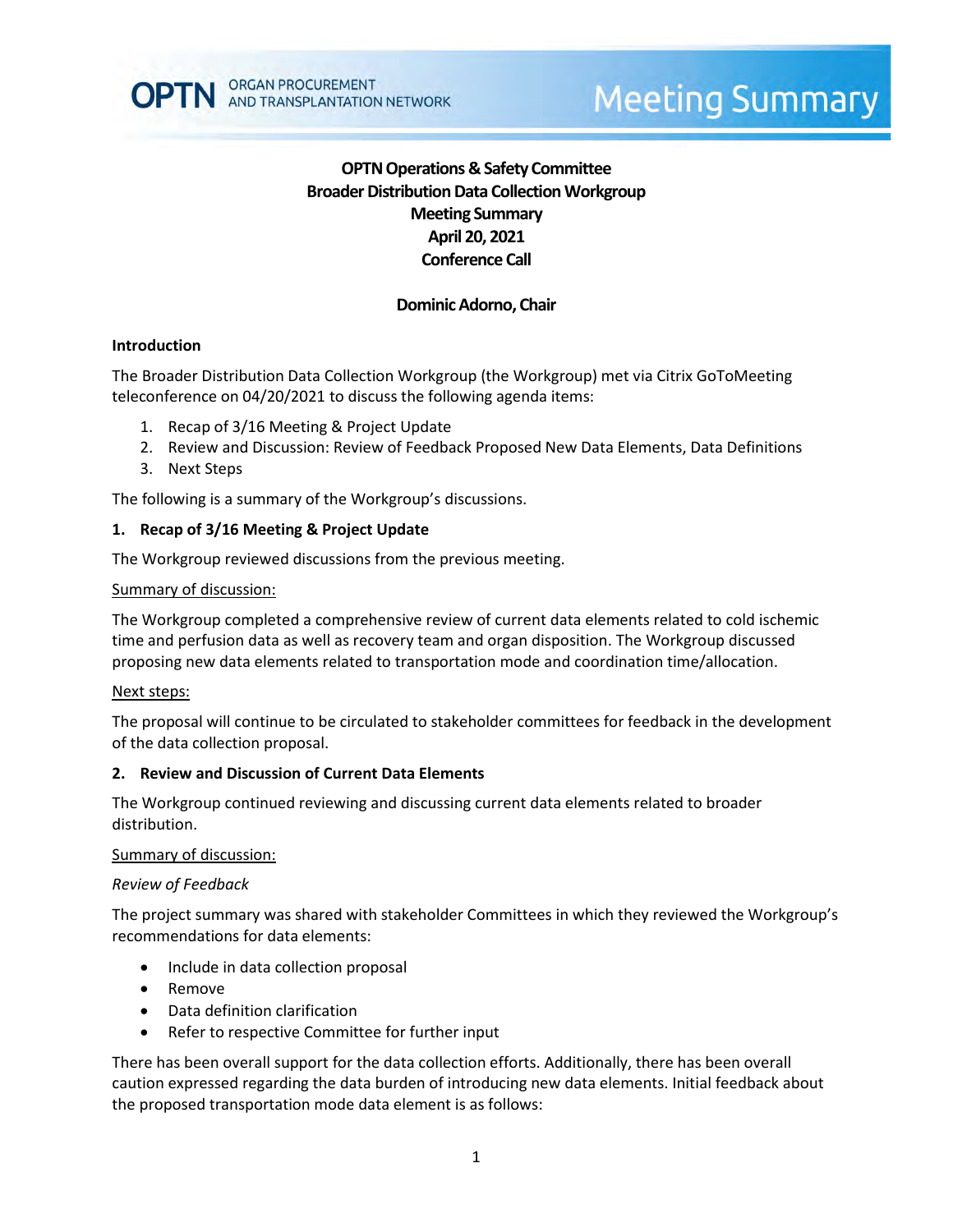- May not be applicable for all organs
- Use of Deceased Donor Registration (DDR) form may be a challenge; For thoracic, transportation is usually dictated by transplant programs
- Reasonable to collect, not too burdensome
- Other fields to consider: 'date/time', 'charter company', 'other' with free text, collect only primary or various modes of transport modes

Initial feedback about the proposed transport time data element is as follows:

- Difficult to define; Organ may go to various locations before truly transporting to recovery hospital
- Transportation time is not what drives cold time the issue is scheduling
- Use a mathematical equation to estimate actual travel time
- Organ Tracking Pilot would this provide a sufficient amount of data without asking all programs to start tracking transport time?

Specific feedback from the Policy Oversight Committee:

- Reframe focus of project: Project has morphed from assessment of broader distribution to developing a data set to inform future policy
- Remain in collaboration with other projects that complement these data efforts

### *Proposed New Data Elements: Transportation Mode & Transport Time*

The Workgroup discussed whether proposing transportation mode as a new data collection element would be too complex.

The Chair explained that due to the complex nature of organ travel, some situations are difficult to report. The Chair also asked if there is validity in transportation mode as a data element because organ procurement organizations (OPOs) and transplant programs might not track the same way.

A member stated that cold ischemic time is more value than transport time due to its complexity. The member suggested there may be value in collecting transportation mode as "Air travel (Y/N)". The member stated that capturing cold ischemic time by collecting cross clamp and transplant time, and creating clear data definitions would be helpful. The member added that Global Positioning System (GPS) tracker data could be used to fill in the gaps in the future.

The Chair stated that accurately capturing cold ischemic time would allow for data analyses for standard deviation times for each organ based on acuity circles, as a way to find outliers. The Chair explained a future project could address those outside one standard deviation to analyze the differences.

The Workgroup previously discussed adding the following as options for the transportation mode data element: 'Air; commercial', 'Air; charter', 'Ground; courier', 'Ground; staff'. The Chair suggesting adding more options, such as a free text field. Members agreed to collect helicopter and drone as options, citing that it is better to have less free text field entries.

The Chair stated that primary mode should be defined as how the OPO gets the organ to the transplant program, not how OPOs transport it around donation service areas. A member agreed and suggested that the data element could allow for multiple modes to be selected. The member explained that these selections would be based on once the organ is shipped from the OPO, which excludes any travel related to OPO logistics.

The Workgroup discussed capturing the most complex mode of transportation but cited it is not always clear what mode is more complex (e.g. helicopter versus five hour airplane travel).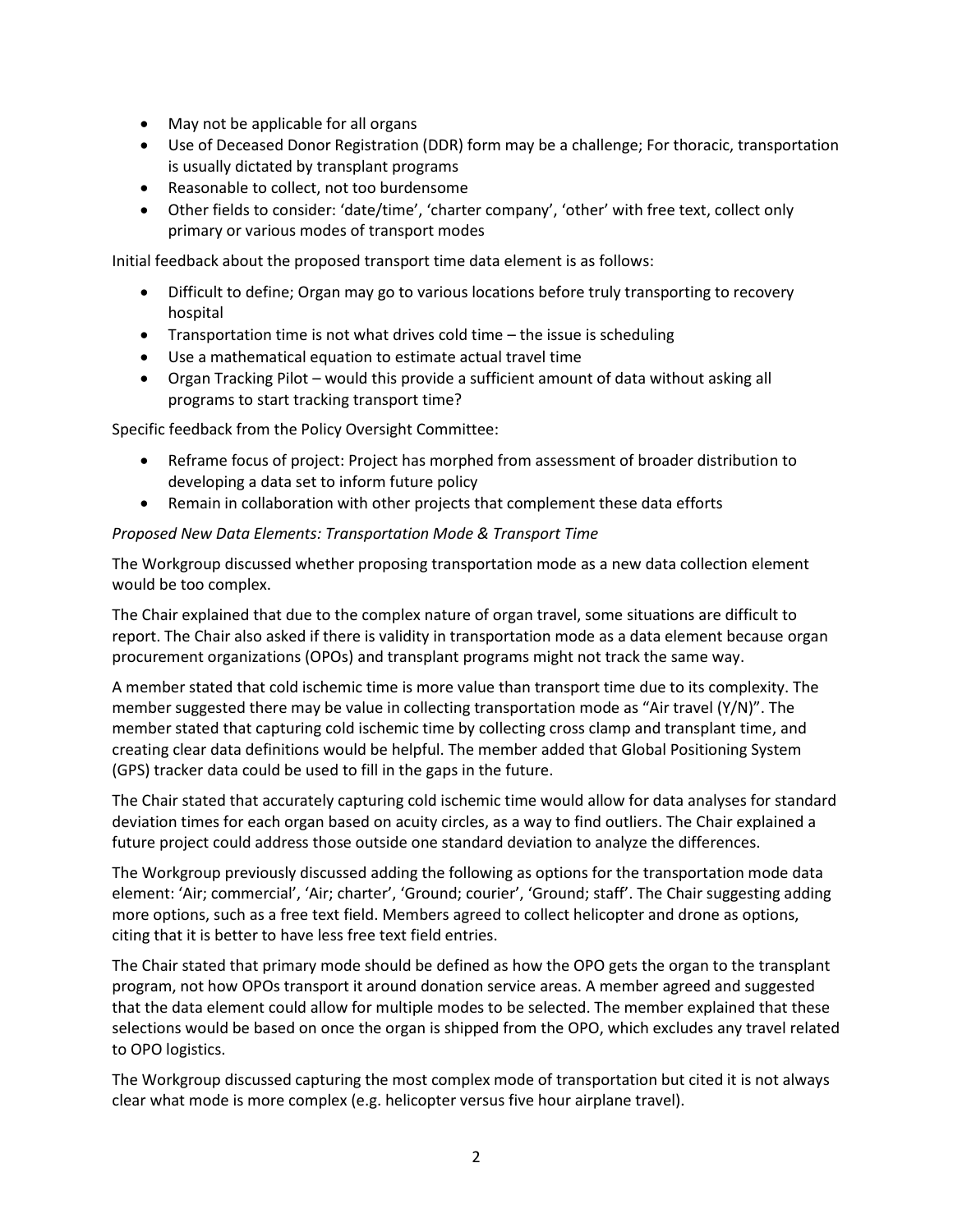The Workgroup discussed the data burden related to entering transportation mode.

The Chair asked if the staff member that arranged the travel logistics would be entering the data or a different staff member, therefore requiring case notes documenting each mode of transportation. A member responded that their electronic medical record system allows them to document this information. The staff member entering the travel information into the electronic medical record system is different than the staff member entering Deceased Donor Registration (DDR) form data. The member explained that this is a new system to their OPO, so OPOs without this could have a more difficult process to enter travel mode data.

Another member stated that when multiple teams come in from out of town, the OPO does not have all the information of travel logistics.

The Chair asked whether these discussions were centered around kidneys or non-renal organs. The Chair stated that the impact of broader distribution may be less on kidneys, and because of that the Workgroup might suggest to collect transportation mode related to non-renal organs as it is unnecessary to collect too many data points. The Chair explained that transportation mode may be more impactful for livers than kidneys. A member agreed but expressed concern regarding the validity of the data. The Chair agreed that there is concern over validity and quality of the data captured. The Chair stated it would be difficult to gather information from data when there is an option to select multiple modes of transportation. Another member agreed that the burden of this data collection is too high and the validity of the data is too questionable.

The Chair stated support for collecting transplant time. The Chair explained that time of transplant (first anastomosis) minus cross clamp would capture cold ischemic time; theoretically, there would be an increase in cold ischemic time observed through broader distribution.

The Workgroup reviewed the data that would be collected through the UNOS organ tracker pilot, which will collect data through GPS trackers.

The Chair stated that the data collected with GPS trackers is much better than placing the burden on OPOs to collect for all seven organs from a donor. The Chair stated that GPS trackers should be mandated for each organ because it is precious cargo and it would supplement the manual work that this Workgroup is discussing to propose. A member agreed that the data from GPS trackers would result in a more robust data set to analyze. The Workgroup agreed that relying on the GPS tracker for data is better than relying on OPOs to fill out transportation mode for each organ on the DDR.

### *Data Definitions*

Data element: Total Cold Ischemia Time Left Kidney/Right Kidney EnBloc

 The Workgroup agreed that the data definition should delineate between transport time and cold ischemic time. Additionally, the Workgroup agreed that there should be a delineation between transport time from origin to destination and cold ischemic time from cross clamp to transplant time.

Data element: Lung(s) perfused prior to transplant

 The Workgroup agreed to modify the data definition to reflect "machine perfusion" prior to transplant.

Data element: Left/Right Kidney final resistance at transplant

 The Operations and Safety Committee suggested that data entered should be the final parameters on the OPO side, to have it be reflective of the organ when the OPO sends it out.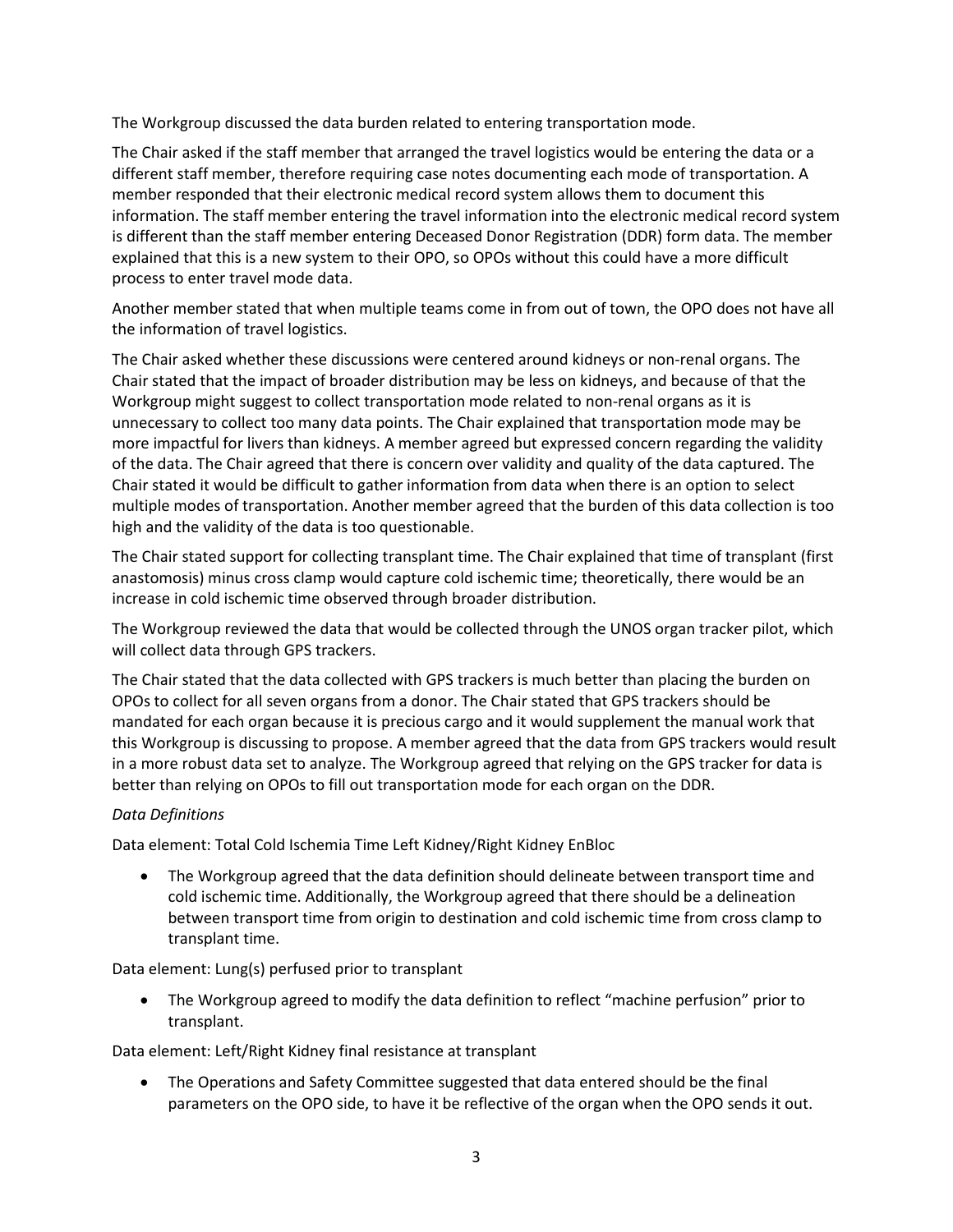A member asked where OPOs send out kidneys on a pump with a courier. The Chair responded that some OPOs do but they will know the pump parameters before it leaves.

Data element: Kidney Pump Parameters: Time/Flow/Pressure/Resistance

- The Operations and Safety Committee suggested that the final data point is the most relevant. The Operations and Safety Committee recognized there is calibration time, so if initial data point is collected, then it should be collected two hours after the organ is on the pump. A member agreed and stated that most programs make decisions based on the final pump parameters. The Workgroup agreed to collect on the final pump parameters.
- The Workgroup discussed whether it should be mandated to upload pump parameters at a certain frequency. A member stated that their pumps generate PDF reports that could be uploaded. Another member stated that uploaded a final pump report is acceptable, but would not recommend periodic uploading of pump reports. The Workgroup agreed.

Data element: Total organ preservation time from cross clamp to in situ reperfusion

• The Workgroup agreed to define total organ preservation time as cross clamp to transplant time rather than defining warm ischemia and cold ischemia time.

#### Next Steps:

The Workgroup will continue review and discuss data to identify gaps and recommend data element changes. The Workgroup will continue to seek feedback as a data collection proposal is developed. A data collection proposal is expected to go out for Summer 2021 Public Comment.

#### **Upcoming Meeting**

May 18, 2021 (teleconference)